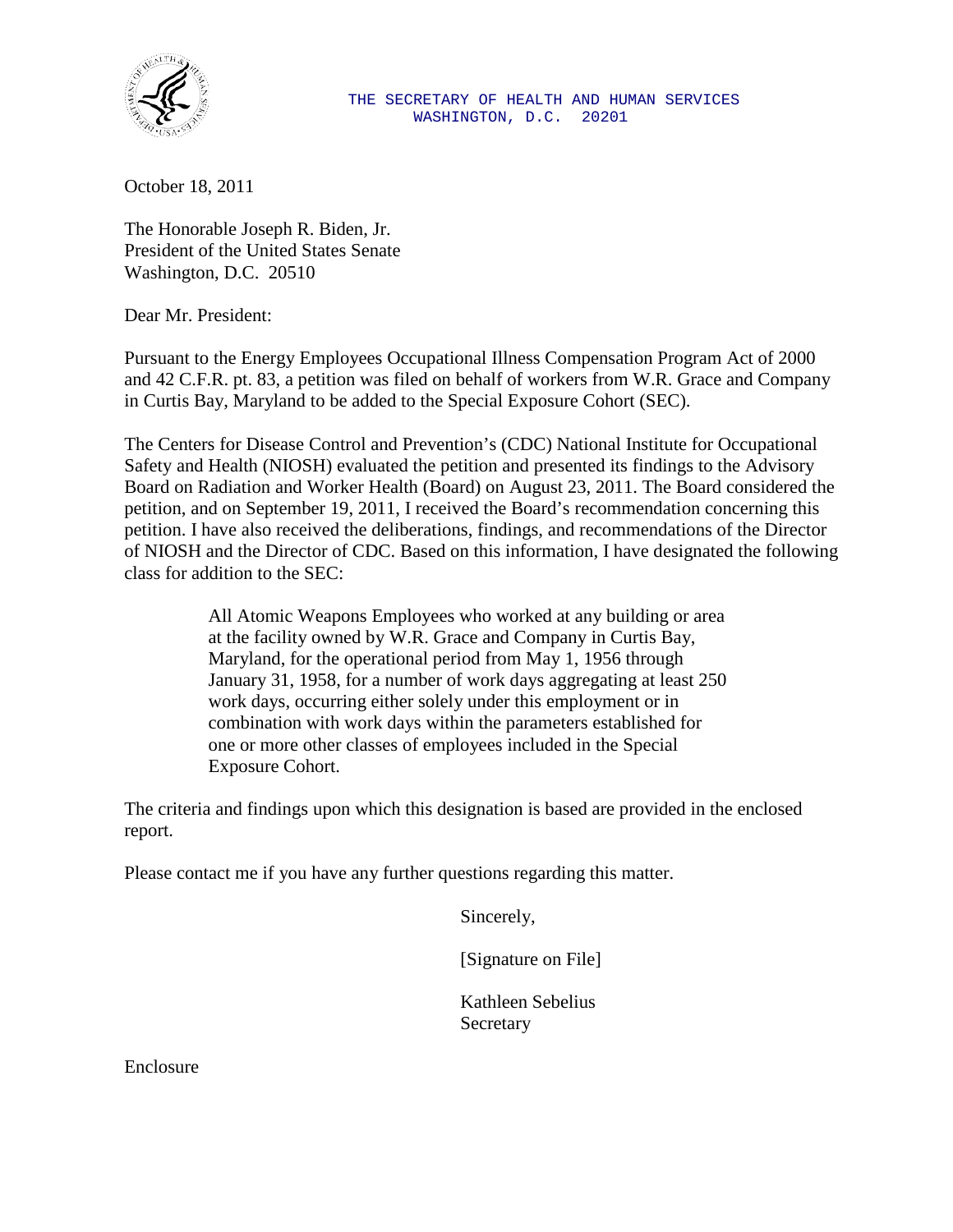

October 18, 2011

The Honorable Harry Reid Majority Leader United States Senate Washington, D.C. 20510

Dear Senator Reid:

Pursuant to the Energy Employees Occupational Illness Compensation Program Act of 2000 and 42 C.F.R. pt. 83, a petition was filed on behalf of workers from W.R. Grace and Company in Curtis Bay, Maryland to be added to the Special Exposure Cohort (SEC).

The Centers for Disease Control and Prevention's (CDC) National Institute for Occupational Safety and Health (NIOSH) evaluated the petition and presented its findings to the Advisory Board on Radiation and Worker Health (Board) on August 23, 2011. The Board considered the petition, and on September 19, 2011, I received the Board's recommendation concerning this petition. I have also received the deliberations, findings, and recommendations of the Director of NIOSH and the Director of CDC. Based on this information, I have designated the following class for addition to the SEC:

> All Atomic Weapons Employees who worked at any building or area at the facility owned by W.R. Grace and Company in Curtis Bay, Maryland, for the operational period from May 1, 1956 through January 31, 1958, for a number of work days aggregating at least 250 work days, occurring either solely under this employment or in combination with work days within the parameters established for one or more other classes of employees included in the Special Exposure Cohort.

The criteria and findings upon which this designation is based are provided in the enclosed report.

Please contact me if you have any further questions regarding this matter.

Sincerely,

[Signature on File]

Kathleen Sebelius Secretary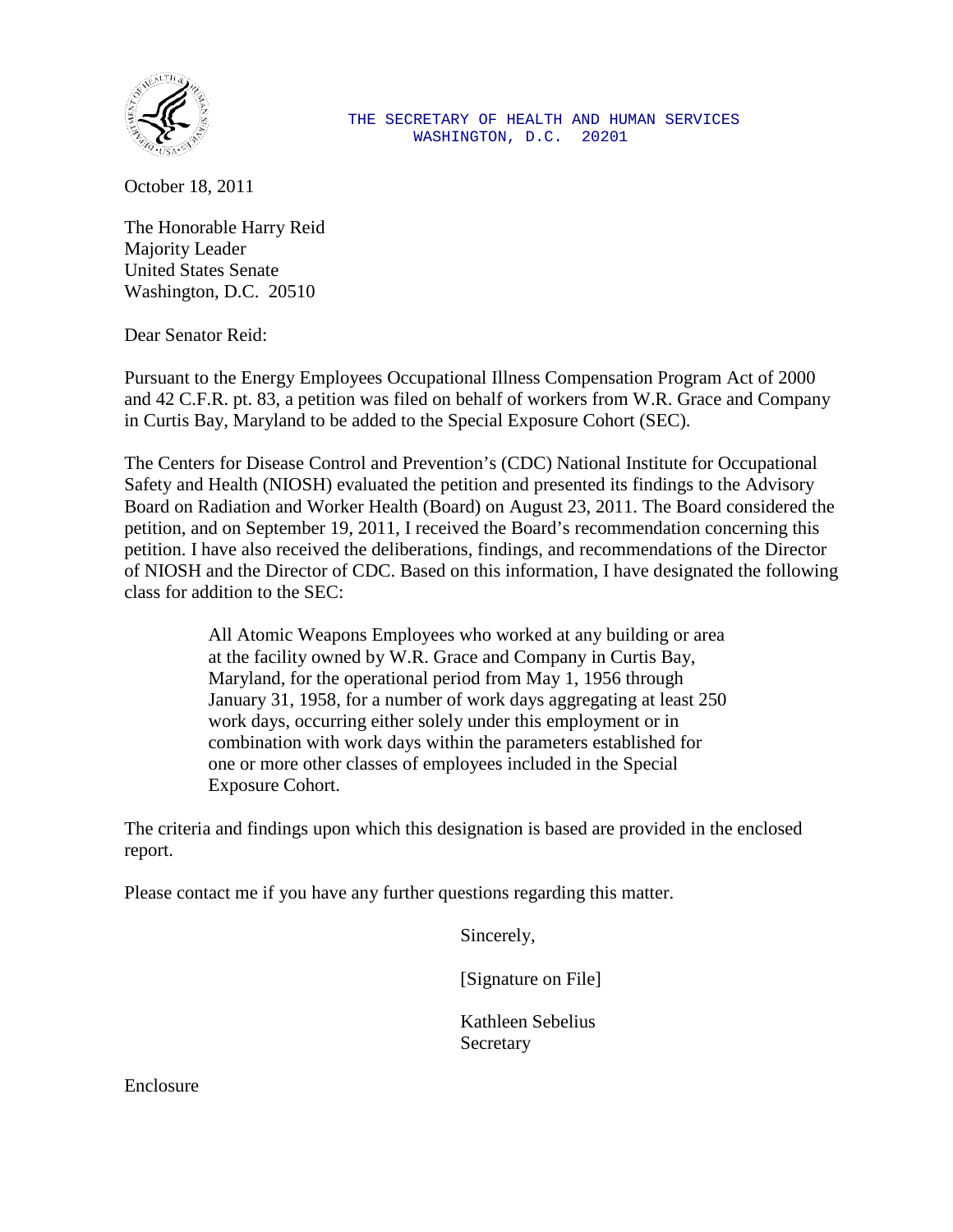

 THE SECRETARY OF HEALTH AND HUMAN SERVICES WASHINGTON, D.C. 20201

October 18, 2011

The Honorable Mitch McConnell Minority Leader United States Senate Washington, D.C. 20510

Dear Senator McConnell:

Pursuant to the Energy Employees Occupational Illness Compensation Program Act of 2000 and 42 C.F.R. pt. 83, a petition was filed on behalf of workers from W.R. Grace and Company in Curtis Bay, Maryland to be added to the Special Exposure Cohort (SEC).

The Centers for Disease Control and Prevention's (CDC) National Institute for Occupational Safety and Health (NIOSH) evaluated the petition and presented its findings to the Advisory Board on Radiation and Worker Health (Board) on August 23, 2011. The Board considered the petition, and on September 19, 2011, I received the Board's recommendation concerning this petition. I have also received the deliberations, findings, and recommendations of the Director of NIOSH and the Director of CDC. Based on this information, I have designated the following class for addition to the SEC:

> All Atomic Weapons Employees who worked at any building or area at the facility owned by W.R. Grace and Company in Curtis Bay, Maryland, for the operational period from May 1, 1956 through January 31, 1958, for a number of work days aggregating at least 250 work days, occurring either solely under this employment or in combination with work days within the parameters established for one or more other classes of employees included in the Special Exposure Cohort.

The criteria and findings upon which this designation is based are provided in the enclosed report.

Please contact me if you have any further questions regarding this matter.

Sincerely,

[Signature on File]

Kathleen Sebelius Secretary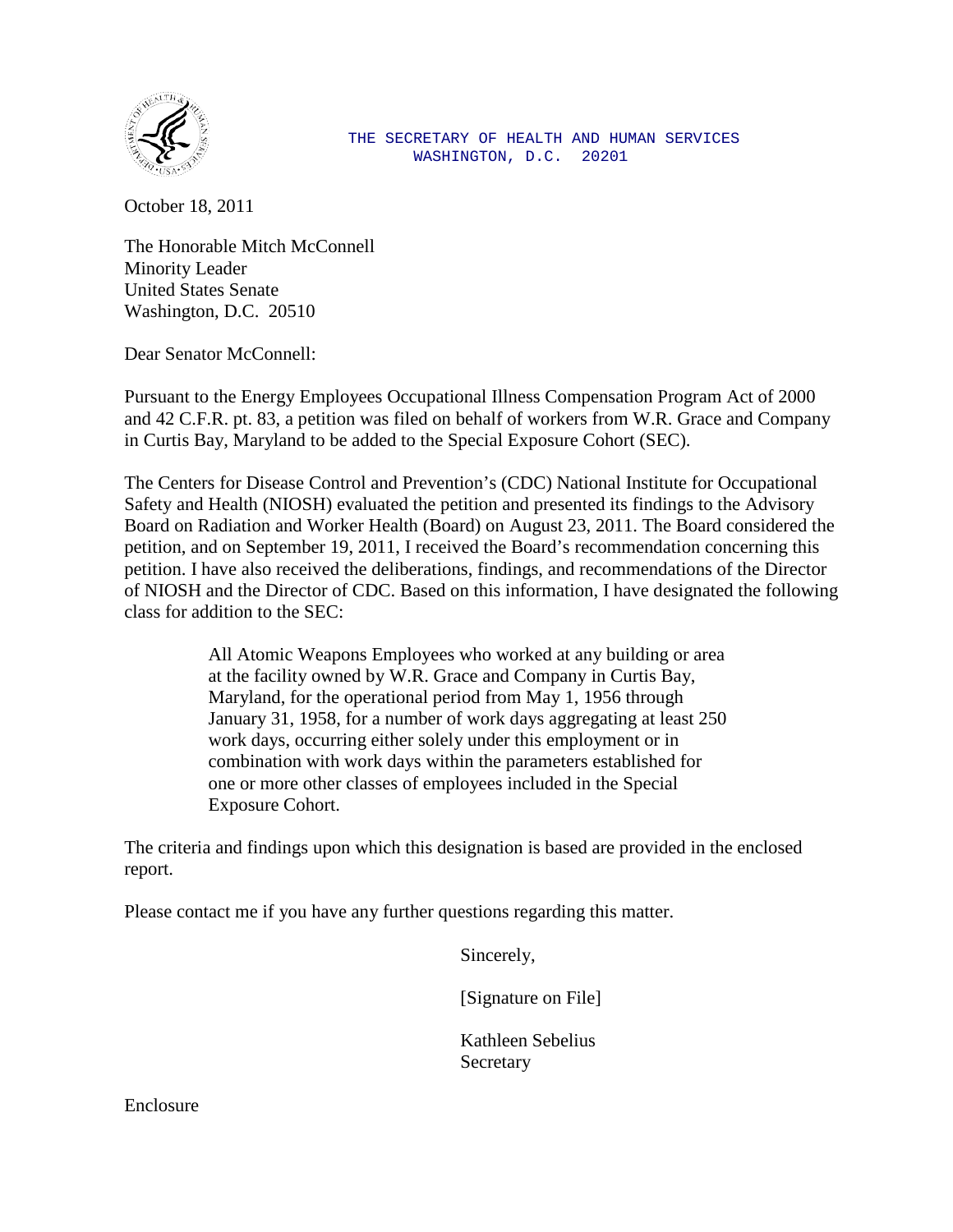

October 18, 2011

The Honorable John A. Boehner Speaker of the House of Representatives Washington, D.C. 20515

Dear Mr. Speaker:

Pursuant to the Energy Employees Occupational Illness Compensation Program Act of 2000 and 42 C.F.R. pt. 83, a petition was filed on behalf of workers from W.R. Grace and Company in Curtis Bay, Maryland to be added to the Special Exposure Cohort (SEC).

The Centers for Disease Control and Prevention's (CDC) National Institute for Occupational Safety and Health (NIOSH) evaluated the petition and presented its findings to the Advisory Board on Radiation and Worker Health (Board) on August 23, 2011. The Board considered the petition, and on September 19, 2011, I received the Board's recommendation concerning this petition. I have also received the deliberations, findings, and recommendations of the Director of NIOSH and the Director of CDC. Based on this information, I have designated the following class for addition to the SEC:

> All Atomic Weapons Employees who worked at any building or area at the facility owned by W.R. Grace and Company in Curtis Bay, Maryland, for the operational period from May 1, 1956 through January 31, 1958, for a number of work days aggregating at least 250 work days, occurring either solely under this employment or in combination with work days within the parameters established for one or more other classes of employees included in the Special Exposure Cohort.

The criteria and findings upon which this designation is based are provided in the enclosed report.

Please contact me if you have any further questions regarding this matter.

Sincerely,

[Signature on File]

Kathleen Sebelius Secretary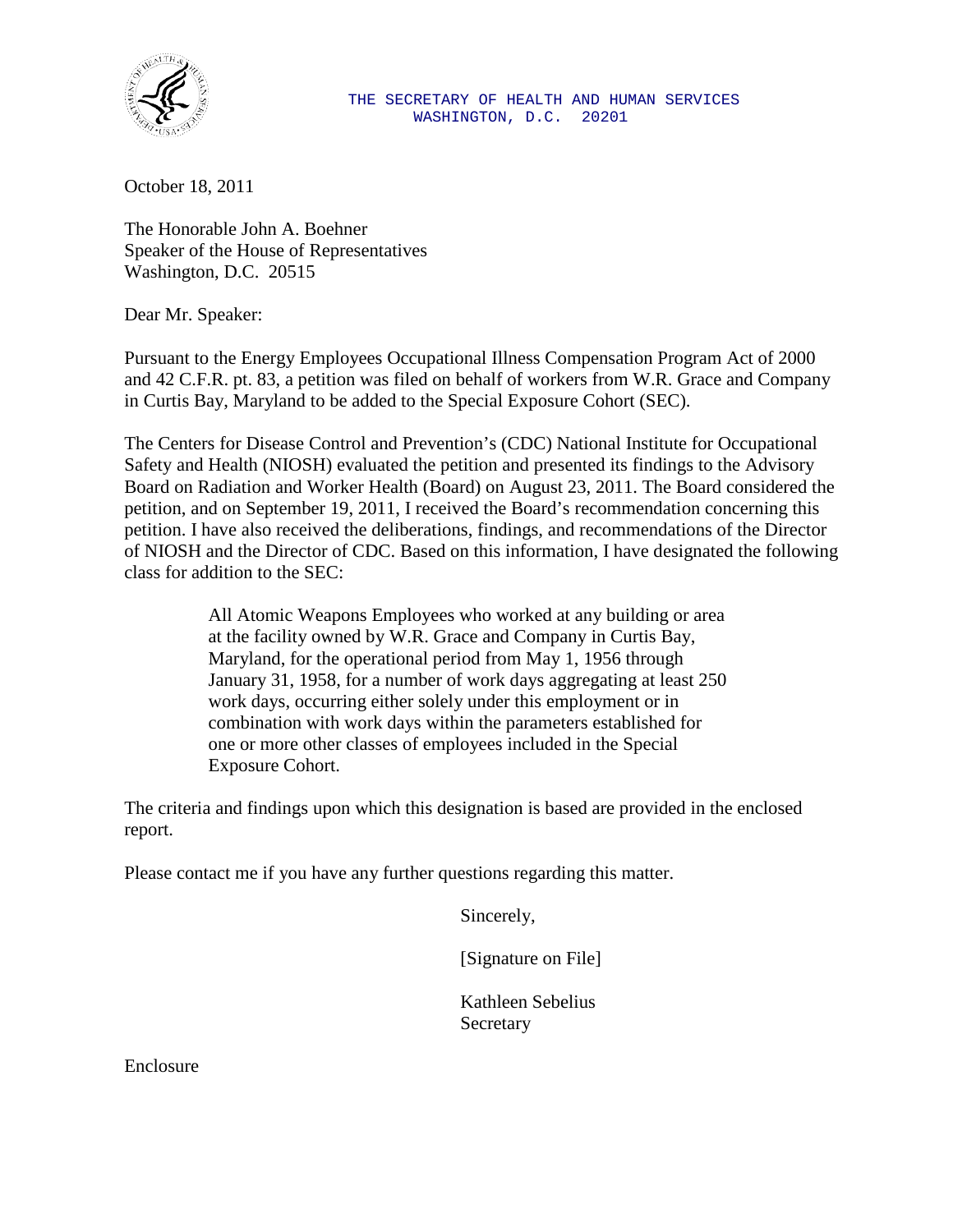

#### THE SECRETARY OF HEALTH AND HUMAN SERVICES WASHINGTON, D.C. 20201

October 18, 2011

The Honorable Nancy Pelosi Minority Leader House of Representatives Washington, D.C. 20515

Dear Representative Pelosi:

Pursuant to the Energy Employees Occupational Illness Compensation Program Act of 2000 and 42 C.F.R. pt. 83, a petition was filed on behalf of workers from W.R. Grace and Company in Curtis Bay, Maryland to be added to the Special Exposure Cohort (SEC).

The Centers for Disease Control and Prevention's (CDC) National Institute for Occupational Safety and Health (NIOSH) evaluated the petition and presented its findings to the Advisory Board on Radiation and Worker Health (Board) on August 23, 2011. The Board considered the petition, and on September 19, 2011, I received the Board's recommendation concerning this petition. I have also received the deliberations, findings, and recommendations of the Director of NIOSH and the Director of CDC. Based on this information, I have designated the following class for addition to the SEC:

> All Atomic Weapons Employees who worked at any building or area at the facility owned by W.R. Grace and Company in Curtis Bay, Maryland, for the operational period from May 1, 1956 through January 31, 1958, for a number of work days aggregating at least 250 work days, occurring either solely under this employment or in combination with work days within the parameters established for one or more other classes of employees included in the Special Exposure Cohort.

The criteria and findings upon which this designation is based are provided in the enclosed report.

Please contact me if you have any further questions regarding this matter.

Sincerely,

[Signature on File]

Kathleen Sebelius **Secretary**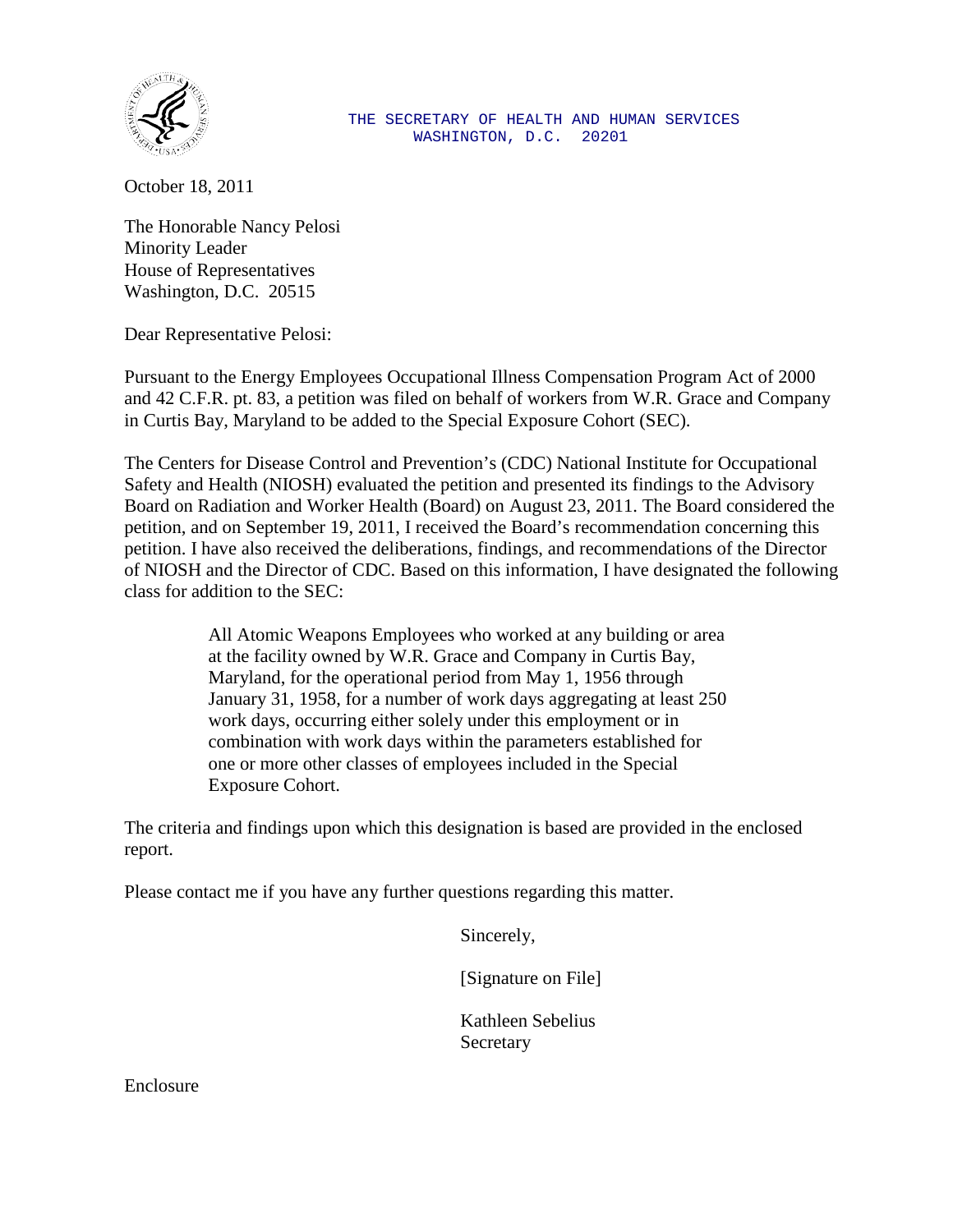# HHS Designation of Additional Members of the Special Exposure Cohort under the Energy Employees Occupational Illness Compensation Program Act of 2000

Designating a Class of Employees from

W. R. Grace and Company Curtis Bay, Maryland

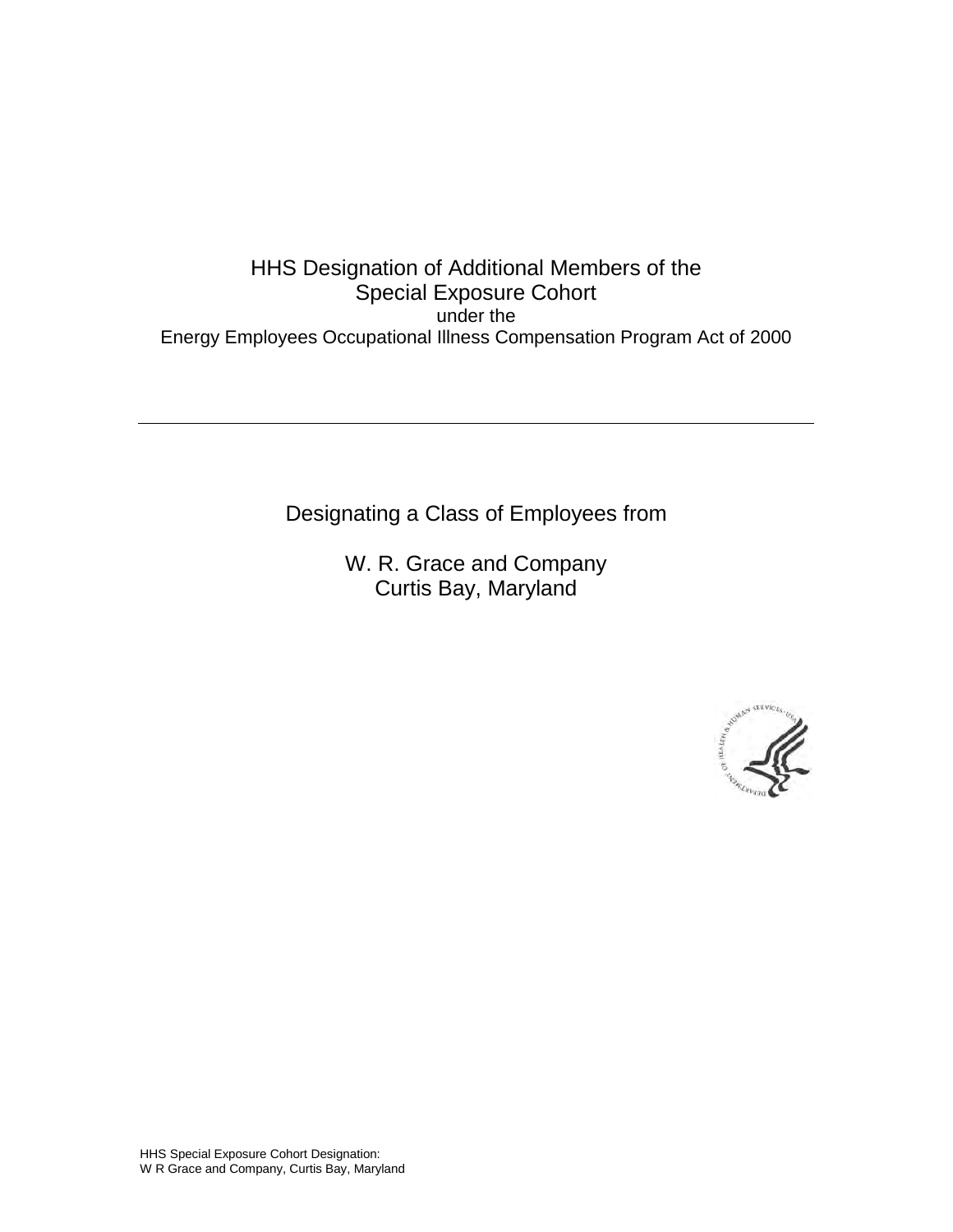### I. Designation

I, Kathleen Sebelius, Secretary of Health and Human Services, designate the class of employees defined in Section II of this report for addition to the Special Exposure Cohort (SEC), as authorized under the Energy Employees Occupational Illness Compensation Program Act of 2000 (EEOICPA), 42 U.S.C. § 7384q.

| October 18, 2011 | [Signature on File]      |
|------------------|--------------------------|
| Date             | <b>Kathleen Sebelius</b> |

### II. Employee Class Definition

All Atomic Weapons Employees who worked at any building or area at the facility owned by W.R. Grace and Company in Curtis Bay, Maryland, for the operational period from May 1, 1956 through January 31, 1958, for a number of work days aggregating at least 250 work days, occurring either solely under this employment or in combination with work days within the parameters established for one or more other classes of employees included in the Special Exposure Cohort.

III. Designation Criteria and Recommendations

Pursuant to 42 U.S.C. § 7384q, for the class defined in Section II of this report, the Secretary has determined, and the Advisory Board on Radiation and Worker Health (Board) has recommended, that

(1) it is not feasible to estimate with sufficient accuracy the radiation dose that the class received; and

(2) there is a reasonable likelihood that such radiation dose may have endangered the health of members of the class.

The SEC final rule states in 42 C.F.R. § 83.13(c)(1) that it is feasible in two situations to estimate the radiation dose that the class received with sufficient accuracy. First, the rule states that radiation doses may be estimated with sufficient accuracy if NIOSH has established that it has access to sufficient information to estimate the maximum radiation dose for every type of cancer for which radiation doses are reconstructed that could have been incurred under plausible circumstances by any member of the class. Alternatively, radiation doses may be estimated with sufficient accuracy if NIOSH has established that it has access to sufficient information to estimate the radiation doses of members of the class more precisely than a maximum dose estimate.

The Board, pursuant to 42 U.S.C. § 7384q, advised the Secretary to designate the class as an addition to the SEC in a letter received by the Secretary on September 19, 2011.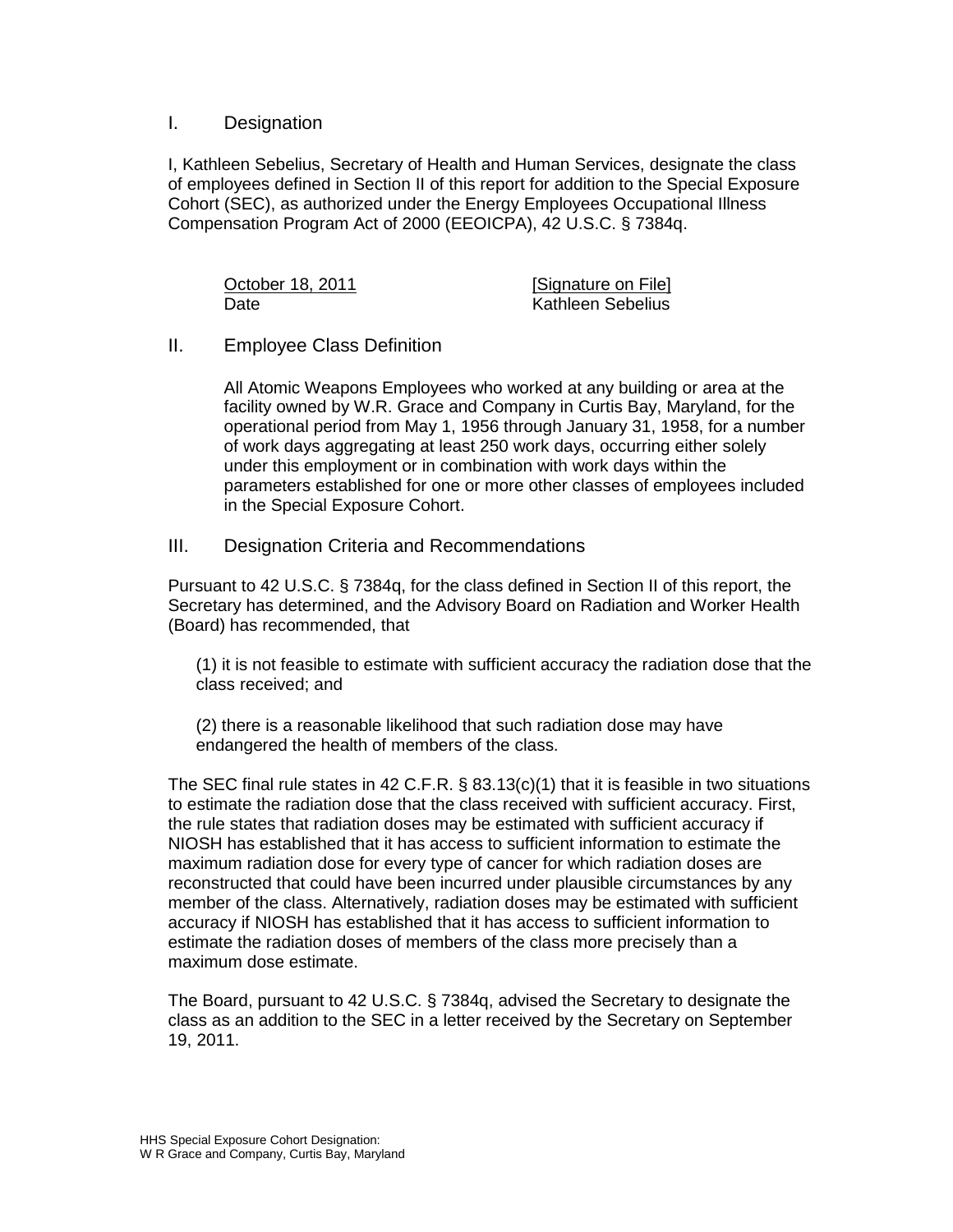### IV. Designation Findings

#### Feasibility of Estimating Radiation Doses with Sufficient Accuracy

The Secretary established the feasibility determination for the class of employees covered by this report based upon the findings summarized below.

- NIOSH determined that members of this class may have received internal radiation exposures from inhalation and ingestion of dust generated during the various processes associated with monazite sands performed at the W.R. Grace and Company site in Curtis Bay, Maryland. Thorium was the only radionuclide refined during the operational period; internal exposure was primarily a concern during this process.
- NIOSH finds that it lacks sufficient personnel or area monitoring data, source term data, and operational information to support reconstructing internal and external dose with sufficient accuracy during the operational period at the W.R. Grace and Company site in Curtis Bay, Maryland from May 1, 1956 through January 31, 1958, which encompasses the period that AEC-related radiological operations were performed on site. Therefore, NIOSH finds that it is not feasible to estimate, with sufficient accuracy, the total internal and external dose for workers at the W.R. Grace and Company site in Curtis Bay, Maryland from May 1, 1956 through January 31, 1958.
- NIOSH lacks sufficient information, which includes specific biological monitoring data, air monitoring information, process and radiological source information, and surrogate data from similar operations at other sites that would allow it to estimate the potential internal and external radiological exposures for workers at the W.R. Grace and Company site in Curtis Bay, Maryland from May 1, 1956 through January 31, 1958.
- Pursuant to 42 C.F.R.  $\S$  83.13(c)(1), NIOSH determined that there is insufficient information to either: (1) estimate the maximum radiation dose, for every type of cancer for which radiation doses are reconstructed, that could have been incurred under plausible circumstances by any member of the class; or (2) estimate the radiation doses of members of the class more precisely than a maximum dose estimate.
- NIOSH concluded that physical examinations involving medical X-rays were not performed at the site, and thus, not a covered exposure to be included in the dose reconstruction. Therefore, medical X-ray dose is not a consideration for workers at the W.R. Grace and Company site in Curtis Bay, Maryland.
- Although NIOSH found that it is not possible to completely reconstruct radiation doses for employees who worked at the W.R. Grace and Company site in Curtis Bay, Maryland from May 1, 1956 through January 31, 1958, NIOSH intends to use any reliable internal and external monitoring data that may be available for an individual claim during this period (and that can be interpreted using existing NIOSH dose reconstruction processes or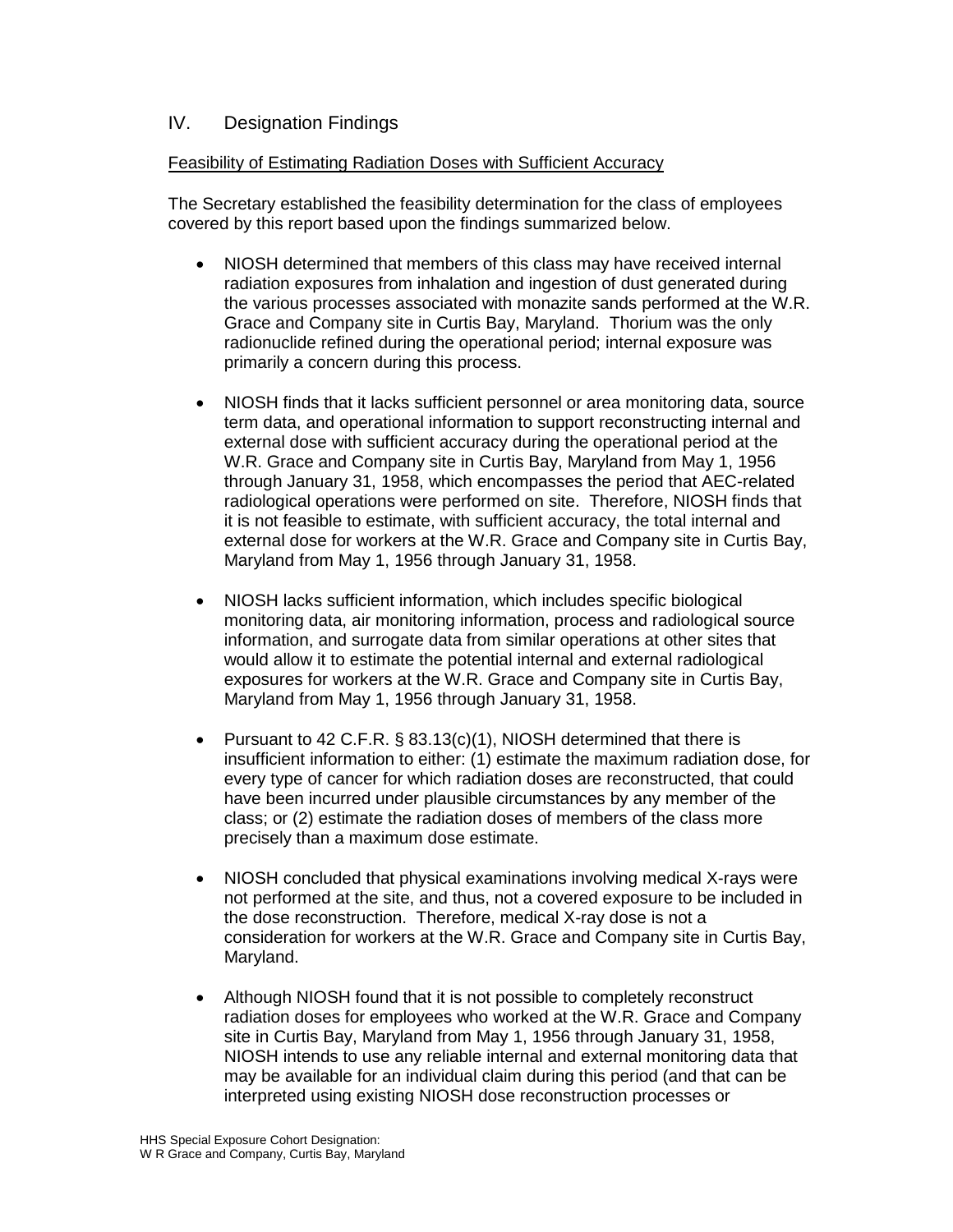procedures). Dose reconstructions for individuals employed at the W.R. Grace and Company site in Curtis Bay, Maryland from May 1, 1956 through January 31, 1958, but who do not qualify for inclusion in the SEC, may be performed using these data as appropriate.

- During the residual radiation period, workers had a potential for internal and external radiation from residual surface contamination. NIOSH finds that it has access to sufficient area monitoring data and surrogate site information to reconstruct internal and external dose with sufficient accuracy during the residual radiation period from February 1, 1958 through October 31, 2009.
- The Board concurred with the NIOSH evaluation and recommended the proposed class for addition to the SEC.

### Health Endangerment

The Secretary established the health endangerment determination for the class of employees covered by this report based upon the findings summarized below.

- (1) Pursuant to 42 C.F.R. § 83.13(c)(3), NIOSH established that there is a reasonable likelihood that such radiation doses may have endangered the health of members of the class. Pursuant to 42 C.F.R. § 83.13(c)(3)(ii), NIOSH specified a minimum duration of employment to satisfy this health endangerment criterion as "having been employed for a number of work days aggregating at least 250 work days within the parameters established for this class or in combination with work days within the parameters (excluding aggregate work day requirements) established for one or more other classes of employees in the Cohort."
- (2) NIOSH did not identify any evidence from the petitioners or from other resources that would establish that the class was exposed to radiation during a discrete incident likely to have involved exceptionally high-level exposures, such as a nuclear criticality incident, as defined under 42 C.F.R. § 83.13(c)(3)(i).
- (3) The Board concurred with NIOSH's finding that the health of the class of employees may have been endangered and defined the class according to the 250-work day requirement specified under 42 C.F.R. § 83.13(c)(3)(ii).